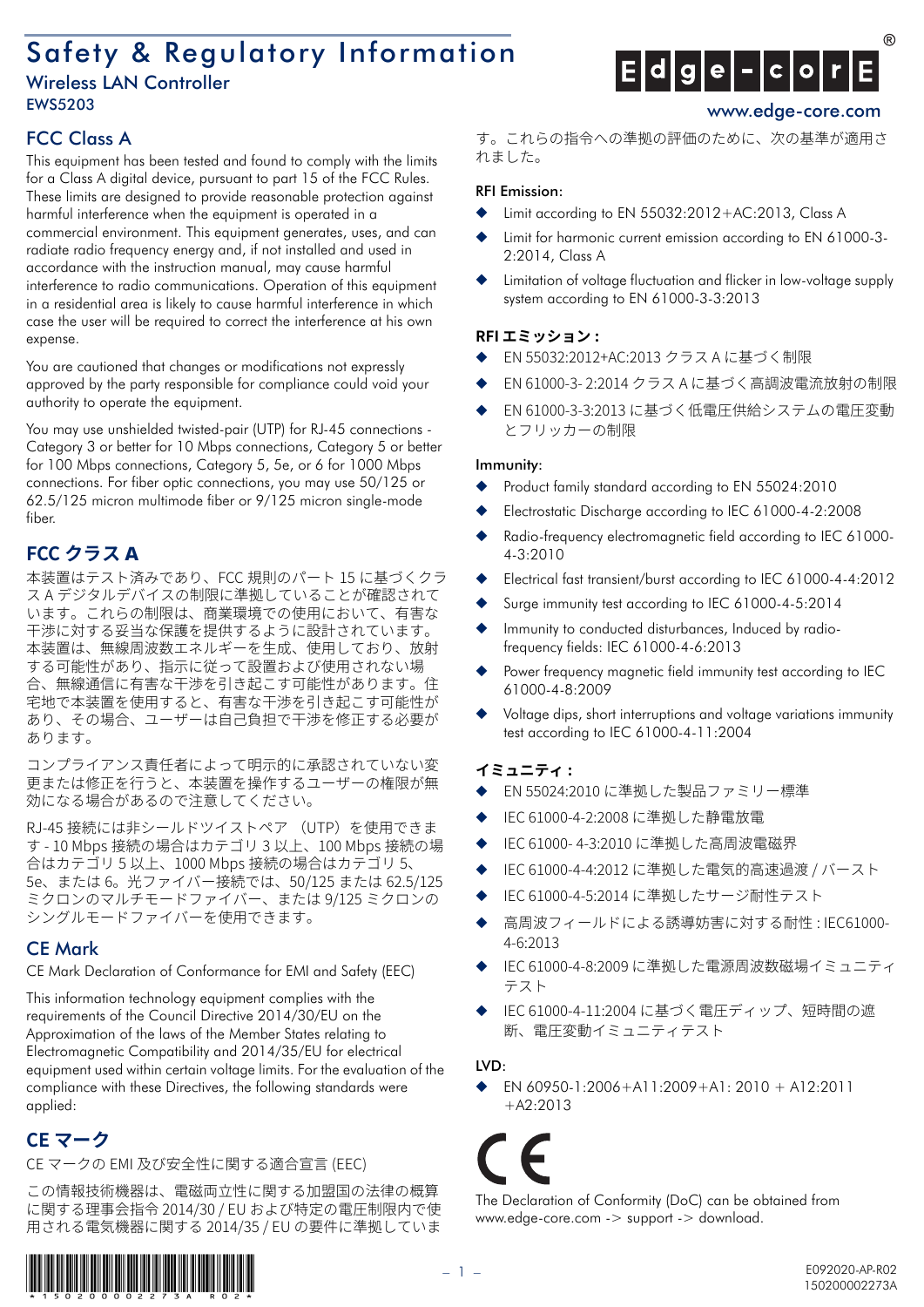適合宣⾔ (DoC) は www.edge-core.com -> support -> download から入手できます

## Japan - VCCI Class A

この装置は、クラスA機器です。この装置を住宅環境で使用すると電波妨害を引き 記‐すː ▶ 松あります この場合にけ使用者が適切か対策を講ずろ♪う要求される ことがあります。

## Laser Safety

Warning: Fiber Optic Port Safety:

**CLASS I LASER DEVICE**

When using a fiber optic port, never look at the transmit laser while it is powered on. Also, never look directly at the fiber TX port and fiber cable ends when they are powered on.

Avertissment: Ports pour fibres optiques - sécurité sur le plan optique:



Ne regardez jamais le laser tant qu'il est sous tension. Ne regardez jamais directement le port TX (Transmission) à fibres optiques et les embouts de câbles à fibres optiques tant qu'ils sont sous tension.

Warnhinweis: Faseroptikanschlüsse - Optische Sicherheit:



Niemals ein Übertragungslaser betrachten, während dieses eingeschaltet ist. Niemals direkt auf den Faser-TX-Anschluß und auf die Faserkabelenden schauen, während diese eingeschaltet sind.

警告 : 光ファイバーポートの安全性:

**ɜʖɦ熄 –ザー装置** 

光ファイバーポートを使用する場合は、電源がオ ンの状態の時に送信レーザーを絶对に見ないでく ださい。また、電源がオンの状態の時には、ファ イバー TX ポートとファイバーケーブルの端を直 接見ないでください。

Power and Battery Safety

Warning: If your switch uses a lithium battery, do not attempt to replace the battery yourself. Return the switch to the manufacturer for battery replacement.

Avertissement: Si votre commutateur utilise une batterie au lithium, n'essayez pas de la remplacer vous-même. Renvoyez le commutateur au fabricant pour le remplacement de la batterie.

**警告** : スイッチでリチウムバッテリーが使用されている 場合は、自分自身で電池を交換しようとしないでくださ い。スイッチを製造元に送り返して、バッテリーを交換 してください。

If the switch contains lithium batteries that are encased in a  $L - \text{lon}$ sealed chassis, do not attempt to open the sealed chassis under any circumstances.

Si le commutateur contient des batteries au lithium enfermées dans un châssis scellé, n'essayez en aucun cas d'ouvrir le châssis scellé.

密閉されたシャーシに入れられたリチウムバッテリーが スイッチに含まれている場合は、いかなる状況でも密閉 されたシャーシは絶対に開けないでください。

Risk of explosion if the battery is replaced by an incorrect type. Dispose of used batteries according to the instructions. Risque d'explosion si la batterie est remplacée par un type incorrect. Éliminez les piles usagées conformément aux

instructions. ハッテリーを間違ったタイプと父換すると爆発の危険か<br>よりエリーを間違って、 あります。使用済みのハッテリーは、指示に従って廃棄<br>-してください。

Caution - Risk of Electrical Shock: To disconnect power, remove all power cords from the unit.



Attention - Risque de Choc Électrique: Pour débrancher, l'alimentation électrique, veuillez assurer tous les cables d'alimentation sont retires de l'unite.

注意 - 感電の危 : 電源を切る場合は 、 電源コ - トを本装置から抜いて

くたさい 。 **注意 - 有觸電的危險:如要切斷電源 , 請將全部電源線都從機器上拔掉** 注意 - 有触电的危险:如要切断电源 , 请将全部电源线都从机器上拔掉

## Power Cord Safety

Please read the following safety information carefully before installing the switch:

### Warning:

Installation and removal of the unit must be carried out by qualified personnel only.

- The unit must be connected to an earthed (grounded) outlet to comply with international safety standards.
- Do not connect the unit to an A.C. outlet (power supply) without an earth (ground) connection.
- The appliance coupler (the connector to the unit and not the wall plug) must have a configuration for mating with an EN 60320/ IEC 320 appliance inlet.
- The socket outlet must be near to the unit and easily accessible. You can only remove power from the unit by disconnecting the power cord from the outlet.
- This unit operates under SELV (Safety Extra Low Voltage) conditions according to IEC 60950. The conditions are only maintained if the equipment to which it is connected also operates under SELV conditions.

### France and Peru only

This unit cannot be powered from IT† supplies. If your supplies are of IT type, this unit must be powered by 230 V (2P+T) via an isolation transformer ratio 1:1, with the secondary connection point labelled Neutral, connected directly to earth (ground).

† Impédance à la terre

Important! Before making connections, make sure you have the correct cord set. Check it (read the label on the cable) against the following:

| Power Cord Set       |                                                                                                                                                                                                                                                                                                                                                                                         |  |  |  |
|----------------------|-----------------------------------------------------------------------------------------------------------------------------------------------------------------------------------------------------------------------------------------------------------------------------------------------------------------------------------------------------------------------------------------|--|--|--|
| U.S.A. and<br>Canada | The cord set must be UL-approved and CSA certified.<br>The minimum specifications for the flexible cord are:<br>- No. 18 AWG - not longer than 2 meters, or 16 AWG.<br>- Type SV or SJ<br>- 3-conductor<br>The cord set must have a rated current capacity of at<br>least 10 A<br>The attachment plug must be an earth-grounding type<br>with NEMA 5-15P $(15 A, 125 V)$ configuration. |  |  |  |
| Denmark              | The supply plug must comply with Section 107-2-D1,<br>Standard DK2-1a or DK2-5a.                                                                                                                                                                                                                                                                                                        |  |  |  |
| Switzerland          | The supply plug must comply with SEV/ASE 1011.                                                                                                                                                                                                                                                                                                                                          |  |  |  |
| U.K.                 | The supply plug must comply with BS1363 (3-pin 13 A)<br>and be fitted with a 5 A fuse which complies with<br>BS1362.<br>The mains cord must comply with IEC 60227<br>(designation 60227 IEC 52).                                                                                                                                                                                        |  |  |  |
| Europe               | The supply plug must comply with CEE7/7 ("SCHUKO").<br>The mains cord must comply with IEC 60227<br>(designation 60227 IEC 52).<br>IEC-320 receptacle.                                                                                                                                                                                                                                  |  |  |  |
| Japan                | The supply plug must comply with JIS C8303, Power cord<br>must comply with JIS C 3306, and IEC 60320<br>receptacle.                                                                                                                                                                                                                                                                     |  |  |  |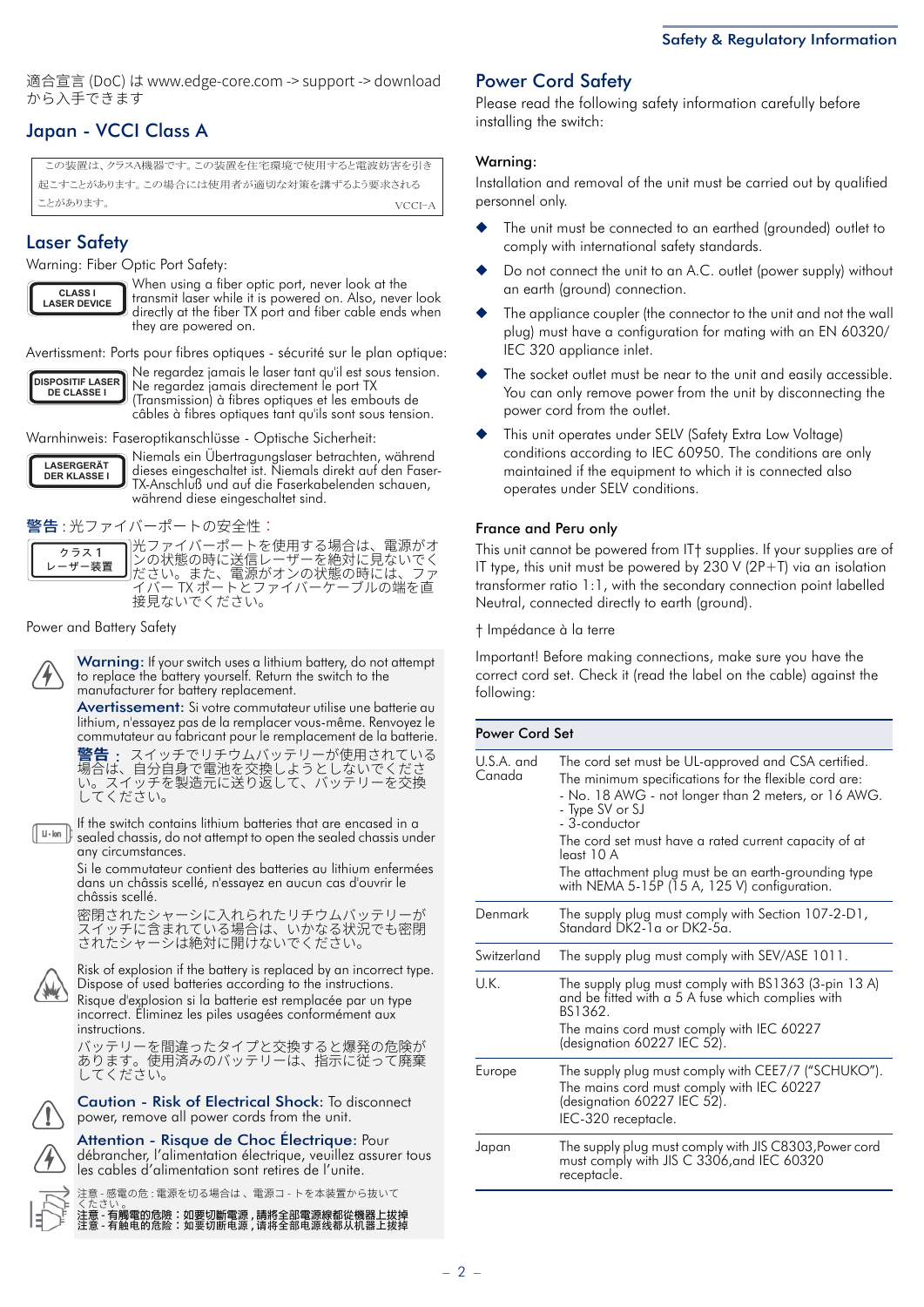#### Safety & Regulatory Information

Veuillez lire à fond l'information de la sécurité suivante avant d'installer le Switch:

Avertissement: L'installation et la dépose de ce groupe doivent être confiés à un personnel qualifié.

- Ne branchez pas votre appareil sur une prise secteur (alimentation électrique) lorsqu'il n'y a pas de connexion de mise à la terre (mise à la masse).
- Vous devez raccorder ce groupe à une sortie mise à la terre (mise à la masse) afin de respecter les normes internationales de sécurité.
- Le coupleur d'appareil (le connecteur du groupe et non pas la prise murale) doit respecter une configuration qui permet un branchement sur une entrée d'appareil EN 60320/IEC 320.
- La prise secteur doit se trouver à proximité de l'appareil et son accès doit être facile. Vous ne pouvez mettre l'appareil hors circuit qu'en débranchant son cordon électrique au niveau de cette prise.
- L'appareil fonctionne à une tension extrêmement basse de sécurité qui est conforme à la norme IEC 60950. Ces conditions ne sont maintenues que si l'équipement auquel il est raccordé fonctionne dans les mêmes conditions.

### France et Pérou uniquement:

Ce groupe ne peut pas être alimenté par un dispositif à impédance à la terre. Si vos alimentations sont du type impédance à la terre, ce groupe doit être alimenté par une tension de 230 V (2 P+T) par le biais d'un transformateur d'isolement à rapport 1:1, avec un point secondaire de connexion portant l'appellation Neutre et avec raccordement direct à la terre (masse).

#### **Cordon électrique -** Il doit être agréé dans le pays d'utilisation

| Etats-Unis et<br>Canada: | Le cordon doit avoir reçu l'homologation des UL et un<br>certificat de la CSA.<br>Les spécifications minimales pour un cable flexible sont<br>AWG No. 18, ouAWG No. 16 pour un cable de<br>longueur inférieure à 2 mètres.<br>- type SV ou SJ<br>- 3 conducteurs<br>Le cordon doit être en mesure d'acheminer un courant<br>nominal d'au moins 10 A.<br>La prise femelle de branchement doit être du type à mise<br>à la terre (mise à la masse) et respecter la configuration<br>NEMA 5-15P (15 A, 125 V). |
|--------------------------|-------------------------------------------------------------------------------------------------------------------------------------------------------------------------------------------------------------------------------------------------------------------------------------------------------------------------------------------------------------------------------------------------------------------------------------------------------------------------------------------------------------|
| Danemark:                | La prise mâle d'alimentation doit respecter la section<br>107-2 D1 de la norme DK2 1a ou DK2 5a.                                                                                                                                                                                                                                                                                                                                                                                                            |
| Suisse:                  | La prise mâle d'alimentation doit respecter la norme<br>SEV/ASE 1011.                                                                                                                                                                                                                                                                                                                                                                                                                                       |
| Europe                   | La prise secteur doit être conforme aux normes CEE 7/7<br>("SCHUKO")<br>Le cordon d'alimentation doit être conforme à la norme<br>IEC 60227 (IEC 60227 désignation 52)                                                                                                                                                                                                                                                                                                                                      |

Bitte unbedingt vor dem Einbauen des Switches die folgenden Sicherheitsanweisungen durchlesen:

Warnung: Die Installation und der Ausbau des Geräts darf nur durch Fachpersonal erfolgen.

- Das Gerät sollte nicht an eine ungeerdete Wechselstromsteckdose angeschlossen werden.
- Das Gerät muß an eine geerdete Steckdose angeschlossen werden, welche die internationalen Sicherheitsnormen erfüllt.
- Der Gerätestecker (der Anschluß an das Gerät, nicht der Wandsteckdosenstecker) muß einen gemäß EN 60320/IEC 320 konfigurierten Geräteeingang haben.
- Die Netzsteckdose muß in der Nähe des Geräts und leicht zugänglich sein. Die Stromversorgung des Geräts kann nur durch Herausziehen des Gerätenetzkabels aus der Netzsteckdose unterbrochen werden.
- Der Betrieb dieses Geräts erfolgt unter den SELV-Bedingungen (Sicherheitskleinstspannung) gemäß IEC 60950. Diese Bedingungen sind nur gegeben, wenn auch die an das Gerät angeschlossenen Geräte unter SELV-Bedingungen betrieben werden.

### **Stromkabel**. Dies muss von dem Land, in dem es benutzt wird geprüft werden:

| Schweiz | Dieser Stromstecker muß die SEV/ASE 1011<br>Bestimmungen einhalten.                                                                        |
|---------|--------------------------------------------------------------------------------------------------------------------------------------------|
| Europe  | Das Netzkabel muss mit IEC 60227 (IEC 60227<br>entsprechen Bezeichnung 52)<br>Der Netzstecker muß die Norm CEE 7/7 erfüllen<br>("SCHUKO"). |

### 电源线安全

安装交换机前,请仔细阅读以下安全信息。

警告:安装或拆卸本装置时,必须由合格的人员进行操作。

- 必须将本装置连接至接地插座,以符合国际安全标准。
- 切勿将本装置连接至未接地的 AC 插座 (电源)。
- 电器耦合器 (指的是插入装置的连接器, 而非壁式插座) 必 须与 EN 60320/IEC 320 电器插座相匹配。
- 插座应位于装置附近易于连接的位置。只能透过从插座上断 开电源线来断开装置电源。
- 本装置在 IEC 60950 的 SELV (安全特低电压) 条件下进行运 转。设备的连接方也必须在 SELV 条件下运转, 否则无法保持 该条件。

仅适用于法国和秘鲁

本装置无法透过 IT 供电系统进行供电。如使用 IT 供电系统, 本装 置必须使用绝缘变压器率为 1:1 的 230 V (2P+T) 进行供电, 且 辅助连接点必须标记为中性并直接接地。

重要!连接前,请确保使用的缆线组件正确无误。检查 (查看缆 在线的标签)是否符合以下项目:

| 电源线组件      |                                                                                                                                                                        |  |  |  |  |
|------------|------------------------------------------------------------------------------------------------------------------------------------------------------------------------|--|--|--|--|
| 美國和<br>加拿大 | 缆线组件必须经过 UL 认可和 CSA 认证。<br>软线的最低规格配置必须满足以下:<br>- 16 号 AWG 缆线 (1.5 米 < 缆线长度 < 4.5 米 )<br>- 3 导线<br>缆线组件的额定电流容量不得低于 13A<br>附件插头必须是带有 NEMA 5-15P (15 A,125 V)<br>配置的接地类型。 |  |  |  |  |
| 丹麦         | 电源插头必须符合 DK2-1a 或 DK2-5a 标准的第 107-<br>2-D1 部分。                                                                                                                         |  |  |  |  |
| 瑞士         | 电源插头必须符合 SEV/ASE 1011。                                                                                                                                                 |  |  |  |  |
| 英国         | (3 针 13 A), 且装有符<br>电源插头必须符合 BS1363<br>合 BS1362 的 5 A 保险丝。<br>(规定 60227 IEC 52)。<br>主缆线必须符合 IEC 60227                                                                  |  |  |  |  |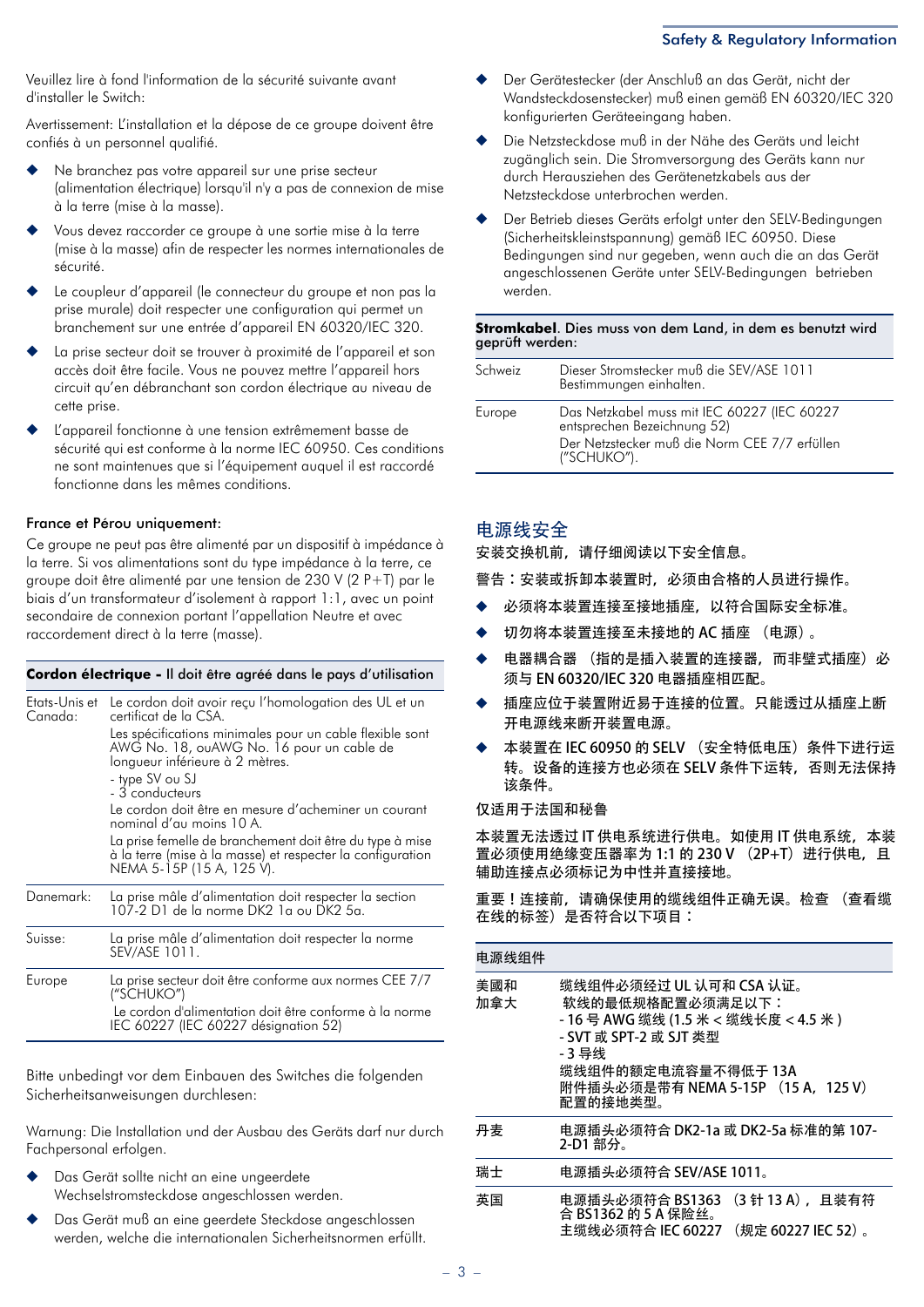#### 电源线组件

| 欧洲 | 电源插头必须符合 CEE7/7 ("SCHUKO")。          |  |
|----|--------------------------------------|--|
|    | 主缆线必须符合 IEC 60227 (规定 60227 IEC 52)。 |  |
|    | IEC-320 插座。                          |  |

## **電源線安全**

**安裝交換器前,請仔細閱讀以下安全資訊。** 

**警告:安裝或拆卸本裝置時,必須由合格的人員進行操作。**

- ◆ **必須將本裝置連接至接地插座,以符合國際安全標準。**
- ◆ **切勿將本裝置連接至未接地的 AC 插座 (電源)。**
- **電器耦合器 (指的是插入裝置的連接器,而非壁式插座) 必須 與 EN 60320/IEC 320 電器插座相匹配。**
- ◆ **插座應位於裝置附近易於連接的位置。只能透過從插座上斷開電 源線來斷開裝置電源。**
- ◆ **本裝置在 IEC 60950 的 SELV (安全特低電壓)條件下進行運 轉。設備的連接方也必須在 SELV 條件下運轉,否則無法保持該 條件。**

#### **僅適用於法國和秘魯**

本裝置無法透過 IT 供電系統進行供電。如使用 IT 供電系統, 本裝置 **必須使用絕緣變壓器率為 1:1 的 230 V (2P+T)進行供電,且輔助連 接點必須標記為中性並直接接地。** 

**重要!連接前,請確保使用的纜線組件正確無誤。檢查 (查看纜線 上的標籤)是否符合以下項目:** 

| 電源線組件      |                                                                                                                                                                                                     |
|------------|-----------------------------------------------------------------------------------------------------------------------------------------------------------------------------------------------------|
| 美國和<br>加拿大 | 纜線組件必須經過 UL 認可和 CSA 認證。<br>軟線的最低規格配置必須滿足以下:<br>- 16 號 AWG 纜線 (1.5 公尺 < 纜線長度 <4.5 公尺 )。<br>- SVT 或 SPT-2 或 SJT 類型<br>- 3 導線<br>纜線組件的額定電流容量不得低於 13 A<br>附件插頭必須是帶有 NEMA 5-15P (15 A,125 V)<br>配置的接地類型。 |
| 丹麥         | 電源插頭必須符合 DK2-1a 或 DK2-5a 標準的第 107-<br>2-D1 部分。                                                                                                                                                      |
| 瑞士         | 電源插頭必須符合 SEV/ASE 1011。                                                                                                                                                                              |
| 英國         | (3 針 13 A),且裝有符<br>電源插頭必須符合 BS1363<br>合 BS1362 的 5 A 保險絲。<br>主纜線必須符合 IEC 60227<br>(規定 60227 IEC 52)。                                                                                                |
| 歐洲         | 電源插頭必須符合 CEE7/7 ("SCHUKO")。<br>主纜線必須符合 IEC 60227 (規定 60227 IEC 52)。<br>IEC-320 插座。                                                                                                                  |

スイッチを設置する前に、次の安全に関する情報を注意深く お読みください。

警告:

本装置の設置と取り外しは、資格のある担当者のみが実施する 必要があります。

- ◆ 国際安全基準に適合するため、装置はアースされた (接地 された)コンセントにつなげる必要があります。
- アース (アース)接続のない AC コンセント (電源)に本 装置をつなげないでください。
- 機器のカプラー (壁のプラグではなく、装置へのコネクタ ー)は、EN /IEC 320 機器用プラグと嵌合する構成に する必要があります。
- コンセントが装置の近くにあり、簡単にアクセスできる必 要があります。装置の電源を切るには、電源コードをコン セントから外す必要があります。
- ◆ 本装置は、IEC 60950 に準拠した安全特別低電圧 (SELV:Safety Extra Low Voltage)条件で動作します。接続 されている機器が SELV 条件で動作する場合にのみ、この状 態が維持されます。

#### フランスおよびペルーのみ

本装置に IT† 電源から電源を供給することはできません。電源 が IT タイプの場合、本装置は、絶縁変圧器比 1:1 を介して 230V (2P+T) で電力供給され、二次接続ポイントは Neutral と ラベル付けされ、アースに直接接続されている (接地)必要が あります。

† Impédance à la terre

重要!接続する前に、正しいコードセットであることを確認し てください。以下について確認してください (ケーブルのラベ ルをお読みください)。

| 電源コードセット     |                                                                                                                                                                                                                                         |
|--------------|-----------------------------------------------------------------------------------------------------------------------------------------------------------------------------------------------------------------------------------------|
| 米国および<br>カナダ | コードセットは、UL に認証された CSA 認定を受け<br>ているものである必要があります。<br>可撓コードの最小仕様は次のとおりです。<br>- 18番 AWG - 2 メートル以内または 16 AWG。<br>- タイプ SV または SJ<br>- 3 導体<br>コードセットには、少なくとも 10A の定格電流容量<br>が必要です。<br>接続プラグは、NEMA 5-15P (15A、125V) 構成の<br>アースタイプである必要があります。 |
|              | デンマーク 電源プラグは、規格 DK2-1a または DK2-5a の 107-<br>2-D1 セクションに準拠している必要があります。                                                                                                                                                                   |
| スイス          | 電源プラグは、SEV/ASE 1011 に準拠している必要<br>があります。                                                                                                                                                                                                 |
| 英国           | 電源プラグが BS1363 (3 ピン 13A)に準拠してお<br>り、BS1362 に準拠した 5A ヒューズが備わってい<br>る必要があります。<br>主電源コードは IEC 60227 (指定 60227 IEC 52)に<br>準拠している必要があります。                                                                                                   |
| ヨーロッパ        | 電源プラグは、CEE7/7 (「SCHUKO」)に準拠して<br>いる必要があります。<br>主電源コードは IEC 60227 (指定 60227 IEC 52)に<br>準拠している必要があります。<br>IEC-320 レセプタクル。                                                                                                                |
| 日本           | 供給プラグは JIS C8303 に準拠している必要があり<br>ます。電源コードは JIS C 3306 と IEC 60320 レセプ<br>タクルに準拠している必要があります。                                                                                                                                             |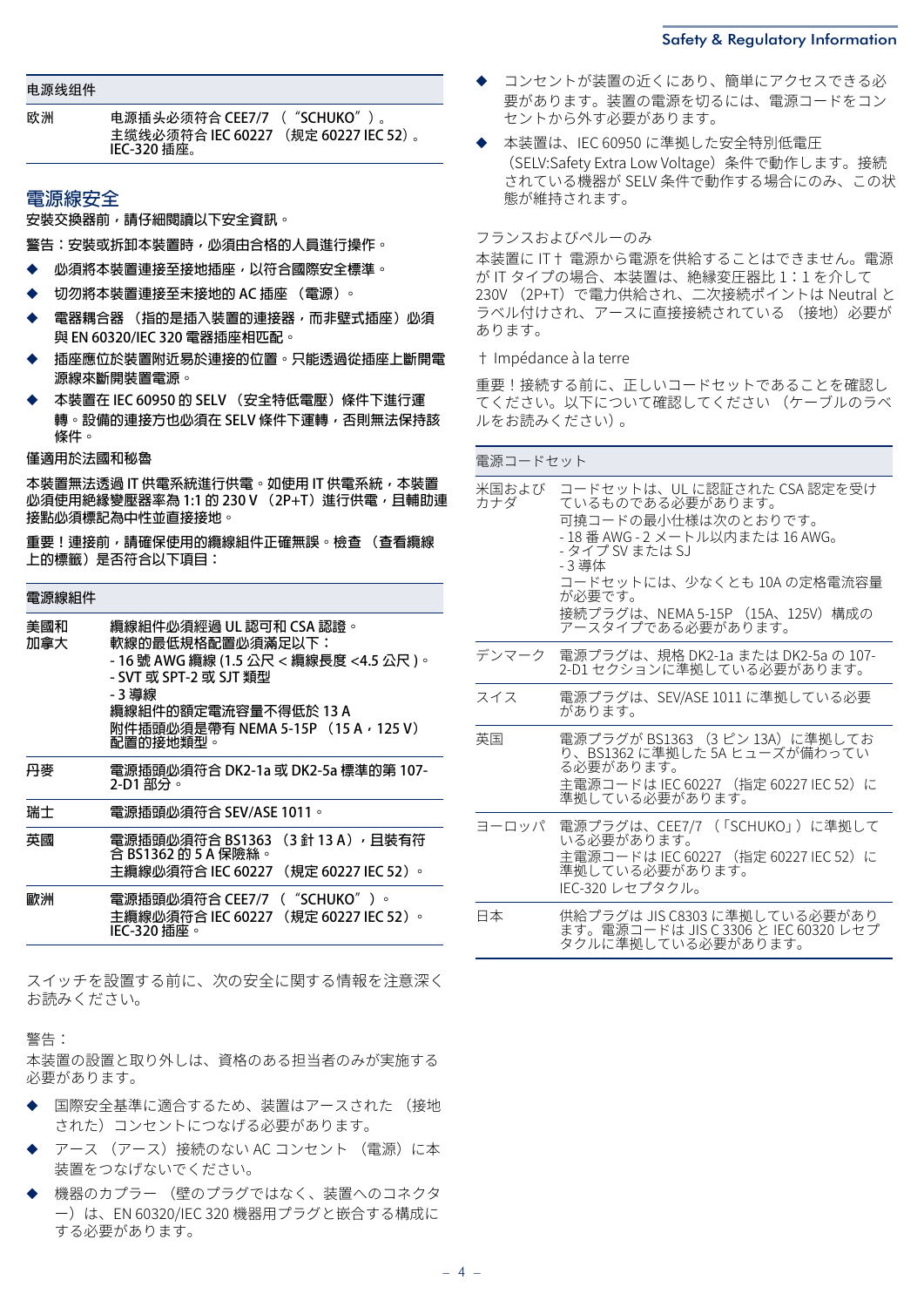## Warnings and Cautionary Messages **Warnings and Cautionary Messages Warnings** 警告和警示消息



Warning**:** This product does not contain any serviceable user parts

Warning**:** Installation and removal of the unit must be carried out by qualified personnel only.

Warning**:** When connecting this device to a power outlet, connect the field ground lead on the tri-pole power plug to a valid earth ground line to prevent electrical hazards.

Warning**:** This switch uses lasers to transmit signals over fiber optic cable. The lasers are compliant with the requirements of a Class 1 Laser Product and are inherently eye safe in normal operation. However, you should never look directly at a transmit port when it is powered on.

Warning: When selecting a fiber SFP/SFP+ device, considering safety, please make sure that it can function at a temperature that is not less than the recommended maximum operational temperature of the product. You must also use an approved Laser Class 1 SFP/SFP+ transceiver.

Warning: This equipment is not suitable for use in location where children are likely to be present.

Caution**:** Wear an anti-static wrist strap or take other suitable measures to prevent electrostatic discharge when handling this equipment.

Caution**:** Do not plug a phone jack connector in the RJ-45 port. This may damage this device.

Caution**:** Use only twisted-pair cables with RJ-45 connectors that conform to FCC standards.

Caution: Installing the switch in a rack requires two people: One should position the switch in the rack, while the other secures it using the mounting screws.



**Avertissement:** Ce produit ne contient aucun composant susceptible d'être réparé par l'utilisateur.

**Avertissement:** L'installation et la dépose de l'unité ne doivent être réalisées que par du personnel qualifié. **Avertissement:** Lorsque vous branchez cet appareil sur une prise électrique, la terre de la fiche à trois pôles doit être branchée sur une ligne mise à la terre pour écarter tout danger électrique.

**Avertissement:** Ce commutateur utilise des lasers pour transmettre des signaux via un câble de fibre optique. Ces lasers répondent aux exigences des produits laser de classe 1 et sont sans danger intrinsèque pour les yeux, sous réserve de leur utilisation normale. Vous ne devrez cependant jamais regarder directement un port de transmission lorsque ce dernier est sous tension.

**Avertissement:** Lorsque vous utilisez un dispositif fibre de type SFP/SFP+, en ce qui concerne la sécurité, assurez- vous qu'il puisse fonctionner à une température inférieure à la température maximale de fonctionnement recommandée du produit. Utilisez également un émetteur-récepteur laser SFP/ SFP+ de classe 1 agrée.

**Avertissement:** Cet équipement ne peut pas être utilisé dans des endroits où des enfants sont susceptibles d'être présents.

**Attention:** La manipulation de cet équipement requiert le port d'un bracelet antistatique ou l'utilisation d'autres mesures pour éviter toute décharge électrostatique.

**Attention:** Ne branchez pas un connecteur téléphonique dans le port RJ-45. Vous risqueriez d'endommager l'appareil. **Attention:** Ne branchez que des fils torsadés par paires conformes aux normes FCC sur les connecteurs RJ-45. **Attention:** L'installation du commutateur dans un rack nécessite deux personnes. Une personne doit positionner le commutateur dans le rack, tandis que l'autre le fixe à l'aide des vis de montage.

警告:此产品不含任何用户可维修的部件。 警告:本机的安装和拆卸必须由专业人士来完成。 警告:在将此设备连接到电源插座时,将三插片电源插头 上的接地导线连接到有效的接地线路,以防止电气危险。 警告:此交换机使用激光器通过光纤线缆发射信号。这些 激光器符合 1 类激光产品的要求,在正常使用情况下对眼 睛无害。但是,切勿在电源开启状态下直接注视发射端口。 警告: 在选择光纤 SFP/SFP+ 设备时, 为安全起见, 请确保 其可以在不低于为产品建议的最大工作温度下工作。此外, 还必须使用经过认可的激光 1 类 SFP/SFP+ 发器。 警告:本设备不适合在儿童可能会出现的场所使用。



小心:为防止静电释放, 在操作此设备时, 应戴上防静电 腕带或采取其他必要措施。 小心:请勿将电话插头插入 RJ-45 端口。否则,可能损坏

此设备。

小心: 只应使用符合 FCC 标准且带有 RJ-45 接头的双绞 线。

小心: 在机架滑轨上安装交换机需要两个人。一个人应使 交换机靠近内侧滑轨就位,同时另一个人将滑轨支架端头滑 入滑轨装置。

## Class A 警语

警告: 此为 A 级产品, 在生活环境中, 该产品可能会造成 无线电干扰。在这种情况下,可能需要用户对其干扰采取切 实可行的措施。

## **警告和注意訊息**

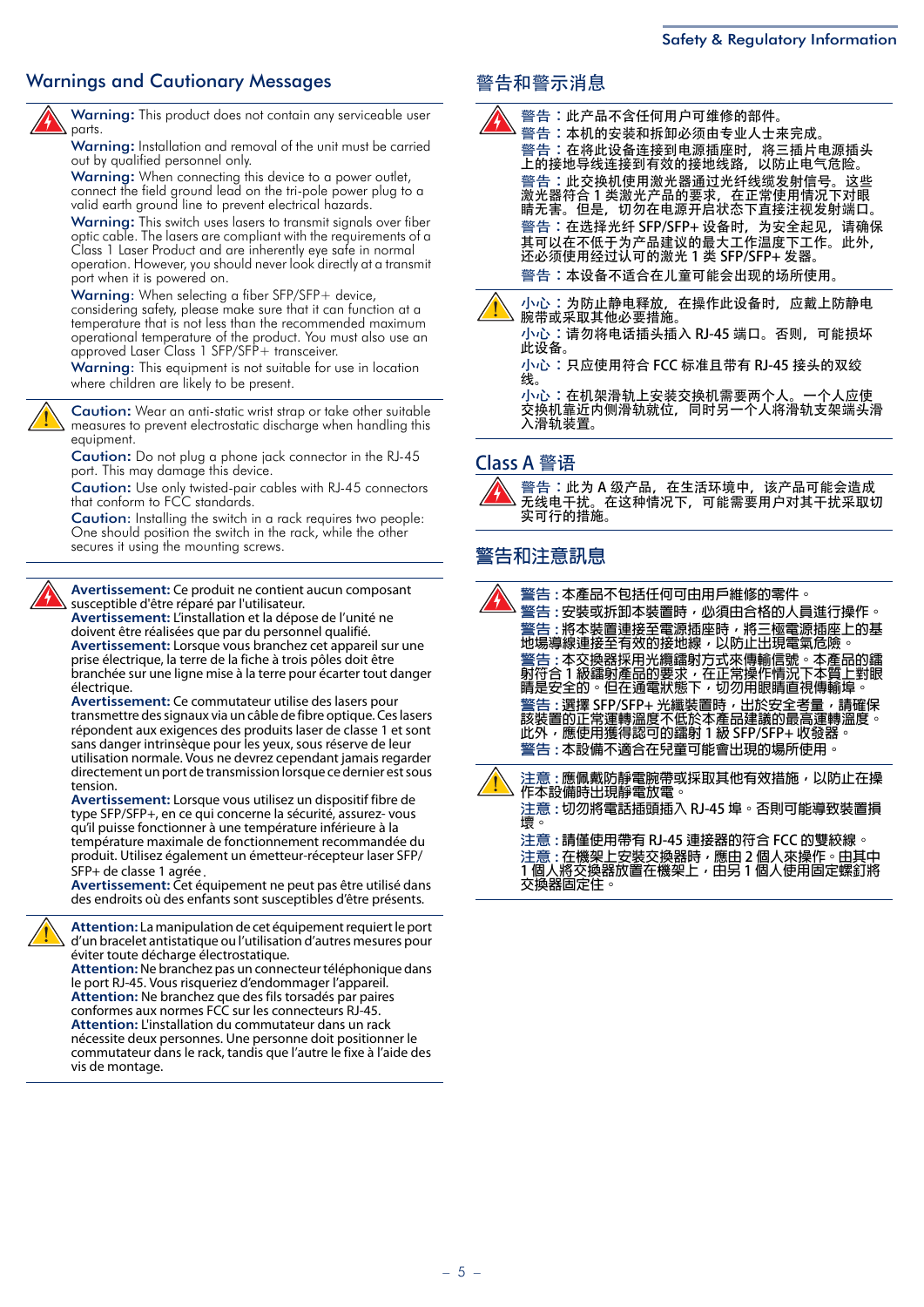## **警告と注意事項**



警告:本製品にユーザー自身で点検できる部品は含まれ ません。

警告:本装置の設置および取り外しは、資格のある担当 者のみが実施する必要があります。 警告:本装置を電源コンセントに接続する際には、電気

的障害を防ぐために、3 極電源プラグのフィールドアース 線を有効なアース線に接続してください。

警告:このスイッチは、レーザーを使用して光ファイバ ーケーフル経由で信号を送信します。レーザーはクラス1 レーザー製品の要件に準拠しており、通常の操作では本質 的に目に安全なものです。ただし、電源が入っているとき には、送信ポートを直に⾒ないようにしてください。 警告:ファイバー SFP/SFP+ デバイスを選択する際には<br>安全性を考慮し、少なくとも製品に推奨される最大動作温 度で機能できるものであることを確認してください。ま た、承認されているレーザークラス 1 SFP/SFP+ トランシ ーバーを使用する必要があります。

警告:本装置は、子供がいる可能性が高い場所での 使用には適していません。

注意 : この装置を取り扱うときは、静電気防止用リスト ストラップを着用するか、静電放電を防ぐための他の適切 な対策を講じてください。

注意: RJ-45 ポートに電話ジャックコネクタを接続しない こください。このデバイスが損傷する可能性があります。 注意 : FCC 規格に準拠した RJ-45 コネクタ付きのツイスト ペアケーブルのみを使用してください。

注意 : スイッチをラックに設置するには、2 人の要員が必 要です。1人かフック内にスイッナを配置して、もっl人 か取り付けネジを使用してスイッナを固定する必要かあり ます。

## BSMI (Taiwan)

警告使用者 : 此為甲類資訊技術設備,於居住環境中使用時,可能會造成 射頻擾動,在此種情況下,使用者會被要求採取某些適當的 對策。

## **BSMI Taiwan**

**警告使用者 : 此為甲類資訊技術設備 , 於居住環境中使用 , 可能會造成 射頻擾動 , 在此種情況下 , 使用者會被要求採取某些適當的對策。 電氣方面的安全性**

- ◆ **為避免可能的電擊造成嚴重損害,再搬動產品之前,請先將產品 電源線暫時從電源插座中拔掉。**
- 當您要加入硬體裝置到系統中或者要移除系統中的硬體裝置時, 請務必先連接該裝置的訊號線,然後再連接電源線。可能的話, **在安裝硬體裝置之前先拔掉產品的電源供應器電源線。**
- **當您要從主機板連接或拔除任何的訊號線之前,請確定所有電源 線已事先拔掉。**
- ◆ **請確定電源供應器的電壓設定已調到本國 / 本區域所使用的電壓 標準值。若您不確定您所屬區域的供應電壓值為何,那麼請就近 詢問當地的電力公司人員。**
- ◆ **如果電源供應器已損壞,請不要嘗試自行修復。請將之交給專業 技術服務人員或經銷商來處理。**

**操作方面的安全性** 

- ◆ **在使用產品之前,請確定所有的排線、電源線都已正確地連接 好。若您發現有重大的瑕疵,請盡速連絡您的經銷商。**
- 為避免發生電氣短路情形,請務必將所有沒用到的螺絲、迴紋針 **及其他零件收好,不要遺留在主機板上或產品主機中。**
- ◆ **灰塵、溼氣以及劇烈的溫度變化都會影響主機板的使用壽命,因 此請盡量避免放置在這些地方。**
- ◆ **請勿將產品主機放置在容易搖晃的地方。**
- ◆ **若在本產品的使用上有任何的技術性問題,請和經過檢定或有經 驗的技術人員聯絡。**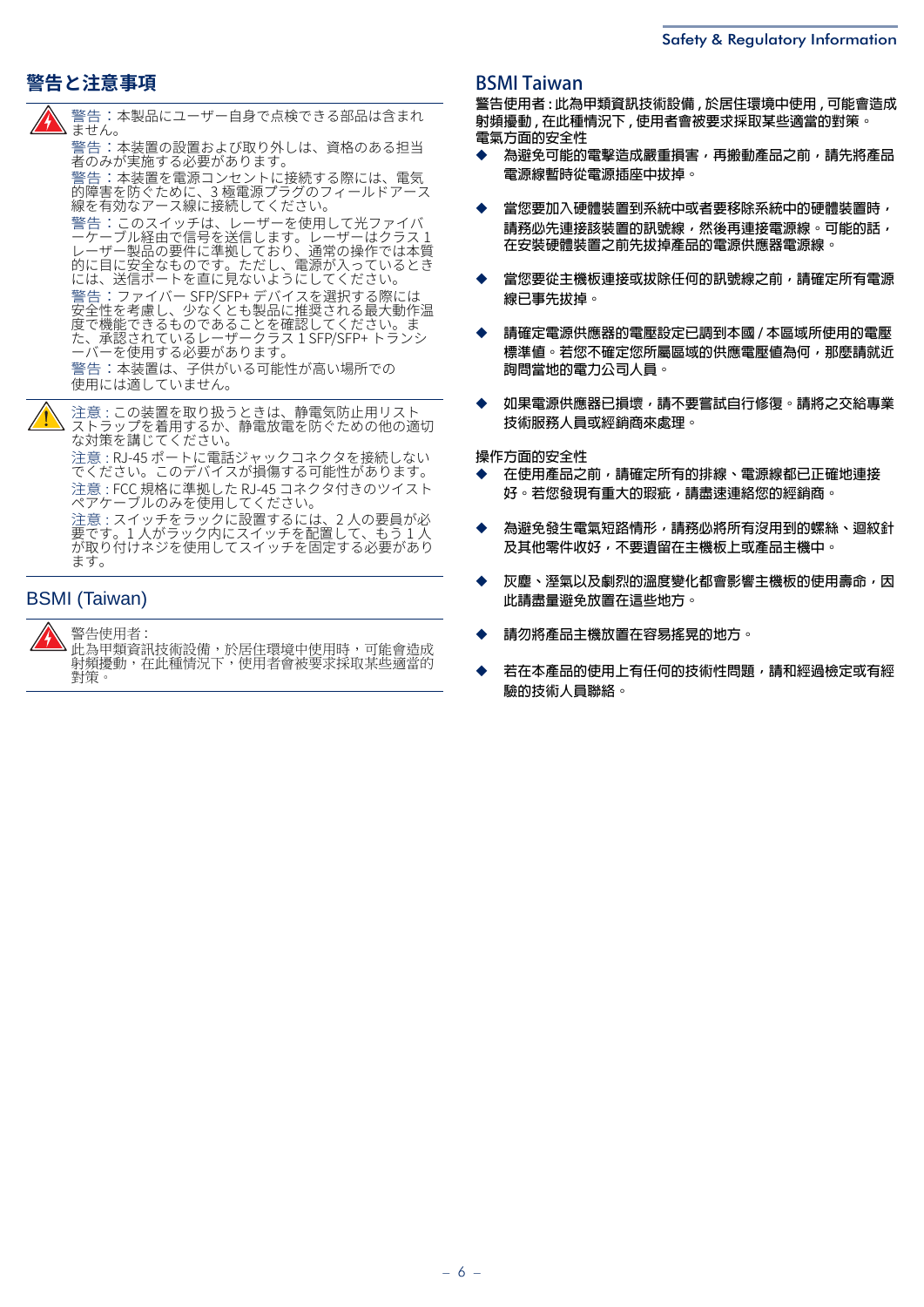$E|d|g|e|-|c|o|r|E|$ 

 $\binom{2}{5}$ 

**使用注意事項** 

- 在您開始操作本系統之前,請務必詳閱以下注意事項,以避免因 **為人為的疏失造成系統損傷甚至人體本身的安全。**
- ◆ **使用前,請檢查產品各部份組件是否正常,以及電源線是否有任 破損,或是連接不正確的情形發生。**
- ◆ **如果有任何破損情形,請盡速與您的授權經銷商連絡,更換良好 的線路。**
- ◆ **產品放置的位置請遠離灰塵過多,溫度過高,太陽直射的地方。**
- 保持機器在乾燥的環境下使用,雨水、溼氣、液體等含有礦物質 **將會腐蝕電子線路。**
- ◆ **使用時,請務必保持周遭散熱空間,以利散熱。**
- ◆ **使用前,請檢查各項周邊設備是否都已經連接妥當再開機。**
- **避免邊吃東西邊使用,以免污染機件造成故障。**
- ◆ **請避免讓紙張碎片、螺絲及線頭等小東西靠近產品之連接器、插 槽、孔位等處,避免短路及接觸不良等情況發生。**
- ◆ **請勿將任何物品塞入產品內,以避免引起機件短路或電路損毀。**
- **產品開機一段時間之後,散熱片及部份 IC 表面可能會發熱、發 燙,請勿用手觸摸,並請檢查系統是否散熱不良。**
- ◆ **在安裝或移除周邊產品時請先關閉電源。**
- **電源供應器如果發生損壞, 切勿自行修理, 請交由授權經銷商處 理。**
- ◆ **產品的機殼、鐵片大部份都經過防割傷處理,但是您仍必須注意 避免被某些細部鐵片尖端及邊緣割傷,拆裝機殼時最好能夠戴上 手套。**
- **當你有一陣子不使用產品時,休假或是颱風天,請關閉電源之後 將電源線拔掉。**

| 限用物質含有情況標示聲明書<br>Declaration of the Presence Condition of the Restricted Substances Marking |            |           |                         |                                                           |               |                 |  |
|---------------------------------------------------------------------------------------------|------------|-----------|-------------------------|-----------------------------------------------------------|---------------|-----------------|--|
| 型號 (型式): EWS5203<br>設備名稱:無線網路控制器                                                            |            |           |                         |                                                           |               |                 |  |
| <b>Equipment Name</b>                                                                       |            |           | Type Designation (Type) |                                                           |               |                 |  |
| 單元 Unit                                                                                     |            |           |                         | 限用物質及其化學符號 Restricted substances and its chemical symbols |               |                 |  |
|                                                                                             | 鉛<br>(Pb)  | 汞<br>(Hq) | 鎘<br>(Cd)               | 六價鉻<br>$(Cr+6)$                                           | 多溴聯苯<br>(PBB) | 多溴二苯醚<br>(PBDE) |  |
| 電路板組件 PCBA                                                                                  |            | ∩         | ∩                       |                                                           |               |                 |  |
| 中央處理器 CPU                                                                                   | ∩          | ∩         | Ω                       | ∩                                                         | ∩             | ∩               |  |
| 風扇 Fan                                                                                      |            | ∩         | ∩<br>Ω<br>Ω             |                                                           |               |                 |  |
| 散熱器 Heatsink                                                                                | ∩          | ∩         | ∩                       | ∩                                                         | Ω             | Ω               |  |
| 機殼 Chassis                                                                                  | ∩          | ∩         | ∩                       | ∩                                                         | Ω             | Ω               |  |
| 按鍵 Button                                                                                   | $\bigcirc$ | ∩         | ∩                       | ∩                                                         | Ω             | ∩               |  |
| 組合線 Cable Assembly                                                                          | ∩          | ∩         | ∩                       | Ω                                                         | Ω             | ∩               |  |
| 電源線 Power Cord                                                                              | ∩          | ∩         | ∩                       |                                                           | ∩             |                 |  |
| 電源供應器 Power Supply                                                                          |            | ∩         | ∩                       |                                                           | ∩             | ∩               |  |
| _考 1. " 超出 0.1 wt %" 及 " 超出 0.01 wt %" 係指限用物質之百分比含量超出百分比含量基準值。<br>備                         |            |           |                         |                                                           |               |                 |  |

備 考 1. " 超岀 0.1 wt %" 及 " 超岀 0.01 wt %" 係指限用物質之白分比含量超岀白分比含量基準值。 N ote 1: "Exceeding 0.1 wt %" and "exceeding 0.01 wt %" indicate that the percentage content<br>of the restricted substance exceeds the reference percentage value of presence

condition.

備 老 2 " ○ " 係指該頂限用物質之百分比含量未超出百分比含量基進值。

N ote 2: " O " indicates that the percentage content of the restricted substance does not<br>exceed the percentage of reference value of presence.

備 考 3. "-" 係指該項限用物質為排除項目。

N ote  $3:$  The " $-$ " indicates that the restricted substance corresponds to the exemption.

## **EWS5203**

| 产品内含危害物质揭露表<br>Products contain hazardous substances exposing table                                     |                                     |           |           |                 |               |                  |
|---------------------------------------------------------------------------------------------------------|-------------------------------------|-----------|-----------|-----------------|---------------|------------------|
| 零部件名称 Component Name                                                                                    | 危害物质项目 Hazardous Substances Project |           |           |                 |               |                  |
|                                                                                                         | 铅<br>(Pb)                           | 镉<br>(Cd) | 汞<br>(Hg) | 六价铬<br>$(Cr^6)$ | 多溴联苯<br>(PBB) | 多溴二苯乙醚<br>(PBDE) |
| 动态随机存取内存模块 SDRAM Module                                                                                 | $\times$                            |           |           |                 |               |                  |
| 二极管 Diode                                                                                               | $\times$                            |           | ⌒         | ⊂               |               |                  |
| 石英震荡器 Crystal                                                                                           | $\times$                            | C         | ∩         | ⊂               |               |                  |
| 风扇 Fan                                                                                                  | $\times$                            | C         | ∩         | ⌒               |               |                  |
| 电源供应器 Power Supply                                                                                      | $\times$                            |           | ⌒         | ⌒               |               |                  |
| 电阻 Resistor                                                                                             | $\times$                            |           |           |                 |               |                  |
| $\bigcirc$ : Indicates the toxic or hazardous substance content of the part (at the homogenous material |                                     |           |           |                 |               |                  |

Ȗ : Indicates the toxic or hazardous substance content of the part (at the homogenous material level) is lower than the threshold defi ned by Requirements for Concentration Limits for Toxic or hazardous Substances in Electronic Information Products (GB/T 26572-2011) issued by Chinese Ministry of Information Industry ("Not Contained" toxic or hazardous substances).

h: 㺞⽰↚䜞Ԭֵ⭞Ⲻ㠩ቇж〃ੂ㊱ᶆᯏѣθ↚〃ᴿ∈ᡌᴿᇩ⢟䍞Ⲻ䠅儎ӄ GB/T 26572-2011 㿺ᇐ Ⲻ䲆㾷≸Ⱦ

h: Indicates the toxic or hazardous substance content of the part (at the homogenous material level) is over the threshold defi ned by standard of GB/T 26572-2011 ("Contained" toxic or hazardous substances). Suppliers can explain the technical cause of "X" according to actual situation.

除非另外特别的标注,此标志为针对所涉及产品的环保使用期标志,某些零部件会有<br>一个不同的环保使用期(例如,电池单元模块)贴在其产品上。此环保使用期限只适<br>用于产品是在产品手册中所规定的条件下工作。



The Environment- Friendly Use Period (EFUP) for all enclosed products and their parts are per the symbol shown here, unless otherwise marked. Certain parts may have a different EFUP (for example, battery modules) and so are marked to reflect<br>such. The Environment- Friendly Use Period is valid only when the product is<br>operated under the conditions defined in the product manual.